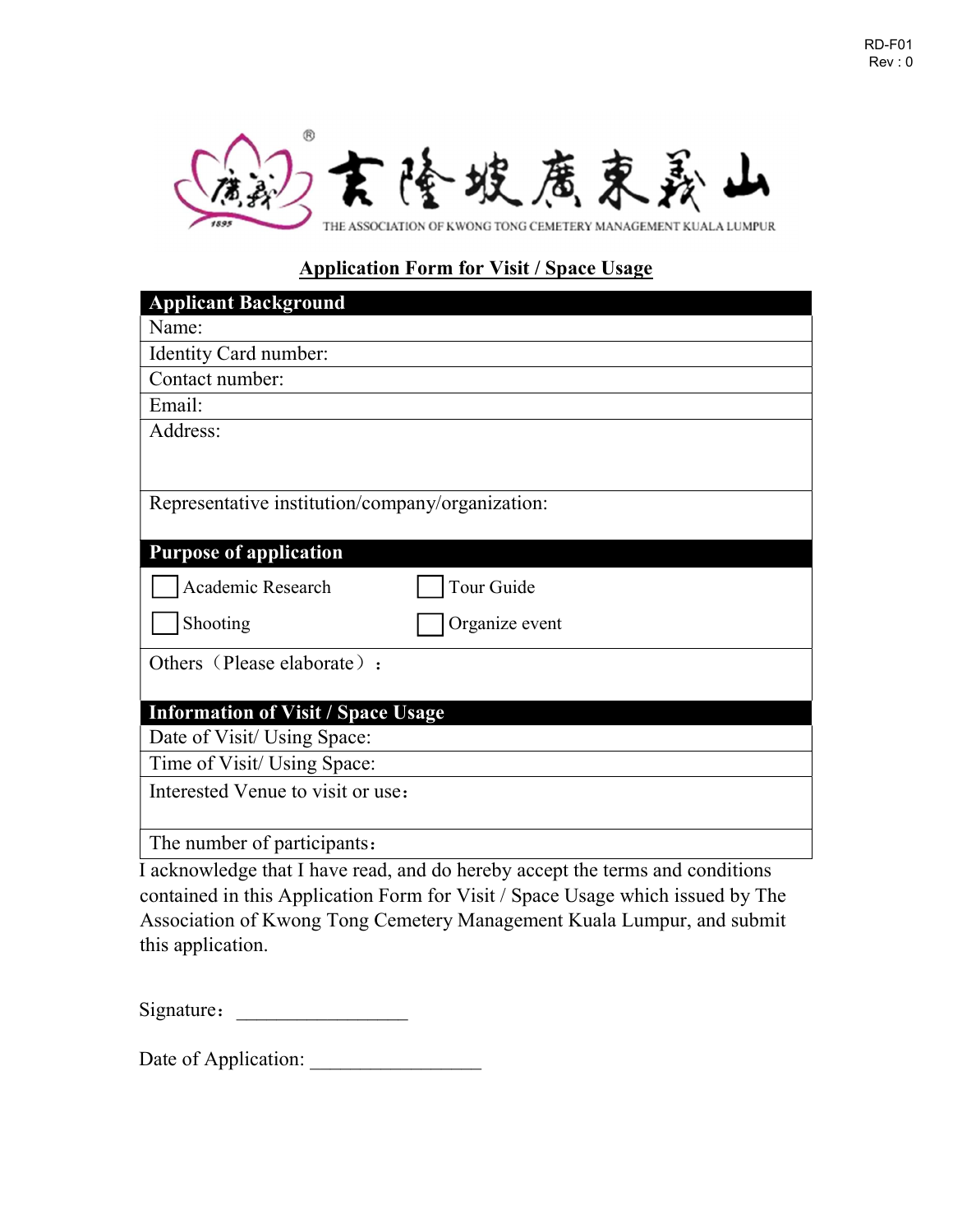### Application Conditions

- Applicant must read through and agree to follow the term and conditions which stated by The Association of Kwong Tong Cemetery Management Kuala Lumpur below before submit the applications.
- The Association of Kwong Tong Cemetery Management Kuala Lumpur have the right to change the conditions and details at any time without prior notice, no objection shall be raised.
- The Association of Kwong Tong Cemetery Management Kuala Lumpur will not be responsible or compensate the applicant for the inconvenience or loss caused by the conditions and details modified.
- In the event of any discrepancy or inconsistency between the Chinese version and the version in any other language, the Chinese version shall prevail.

## 1) Academic Research

a) The monuments, cultural relics and historical materials preserved in Kwong Tong Cemetery Kuala Lumpur are available for local and overseas scholars for research purposes. If there is any need, please fill up the application form, attach with certificate and supporting documents related, together email to info@ktc.org.my

The management of cemetery will contact to the applicant as soon as possible. Student or researcher have also need to attach an academic research certificate issued by the relevant academic institution.

- b) The public area in Kwong Tong Cemetery is open for research purpose to all local and overseas researcher or student. For safety consideration, applicant must be sure to fill up the venue and time of conducting research on the form.
- c) The period open for conducting research is Monday to Friday, 9am to 11am, Saturday 9am to 11am, closed on Sunday and public holidays. Registration is required at least 1 month before the date of conducting research.
- d) All the research request must be reserved in-advance, Kwong Tong Cemetery does not accept on-the-spot research request.
- e) If there is any need to borrow any literary material or documents, must check with the staff in cemetery, do not simply take away without permission, otherwise it will be considered as theft.
- f) The Association of Kwong Tong Cemetery Management Kuala Lumpur reserve the final decision on the borrowing of historical materials
- g) When conducting academic research in Kwong Tong Cemetery Kuala Lumpur, the surrounding area must be kept clean. Smoke and make noises are prohibited, any assets in Cemetery shall not be damaged. Littering, eating, drinking, or carrying food and drink is not allowed.
- h) Researchers and scholars are not allowed to use video recording function equipment to record or record the voice of cemetery staff without permission.
- i) When citing Kwong Tong Cemetery literature or titles in academic journals, papers or any research, please indicate the source in accordance with the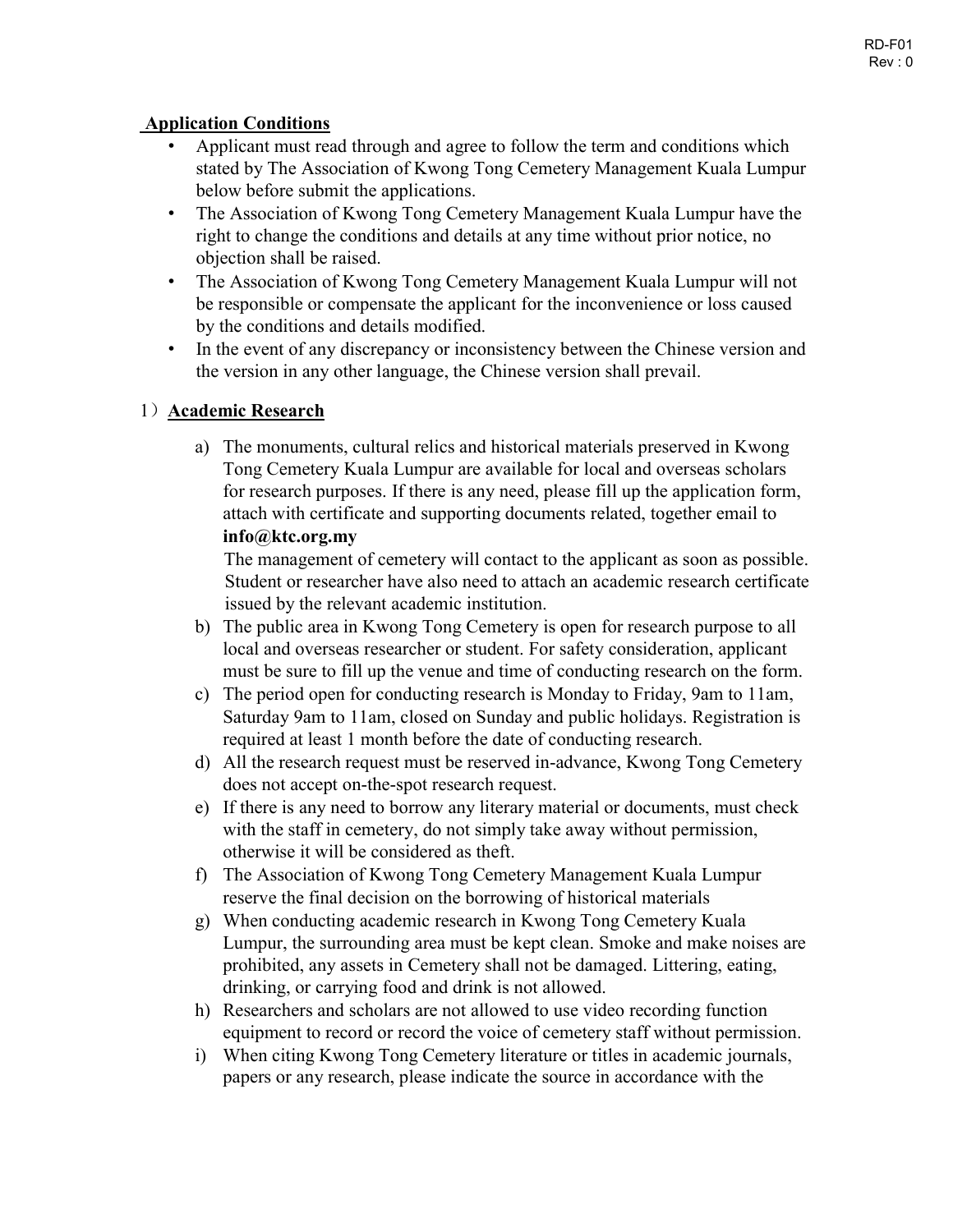annotation system recognized by the academic community. All legal responsibilities for the contents of the public publication shall be borne by the scholars who conduct the relevant research, Kwong Tong Cemetery only provides a research platform and is not responsible.

- j) After citing the Kwong Tong Cemetery literature or name in academic journals, papers or any research, a copy of the relevant academic journal, paper or any research must be attached to Kwong Tong Cemetery for academic preservation.
- k) Before publishing any content that quotes Kwong Tong Cemetery, must be inform Kwong Tong Cemetery. Under any circumstances (including published or public content, Kwong Tong Cemetery has the right to request the deletion or correction of any information about Kwong Tong Cemetery.
- l) In case of any dispute, Kwong Tong Cemetery reserves the right of final decision.
- m) At least one month before conducting the research, researchers and scholars can download the form from the Kwong Tong Cemetery Kuala Lumpur official website, fill up and email it to info@ktc.org.my as soon as possible along with supporting documents.
- n) For those registered institutions in Malaysia, Kwong Tong Cemetery has the right to request the institutions to attach an official letter or certification letter from the relevant school to verify the eligibility.
- o) If the application is approved, the Admin Office of Kwong Tong Cemetery will confirm it by email. If the applicant wants to cancel the application, please notify 7 days before the research date, and must submit a written notice for filing. If you want to change the arrangements for related academic research applications, such as date, time, number of people, etc., you must submit a new application again.
- p) Kwong Tong Cemetery were no criminal liabilities for any criminal liabilities that may be caused during the research period, including accidents, damages, injuries, deaths or other unforeseen accidents that occurred in Kwong Tong Cemetery.

## 2) Tour guide

- a) The tour guide service of Kwong Tong Cemetery is open to local and foreign charity organizations, non-profit organizations, and universities. This is free of charge.
- b) To know the availably of each visit place, please contact the relevant person in charge when submitting the form. The person in charge of Kwong Tong Cemetery will make the final decision after various considerations (such as time and traffic condition).
- c) The tour guide is open from Monday to Friday, 9am to 11am, Saturday 9am to 11am, closed on Sunday and public holidays.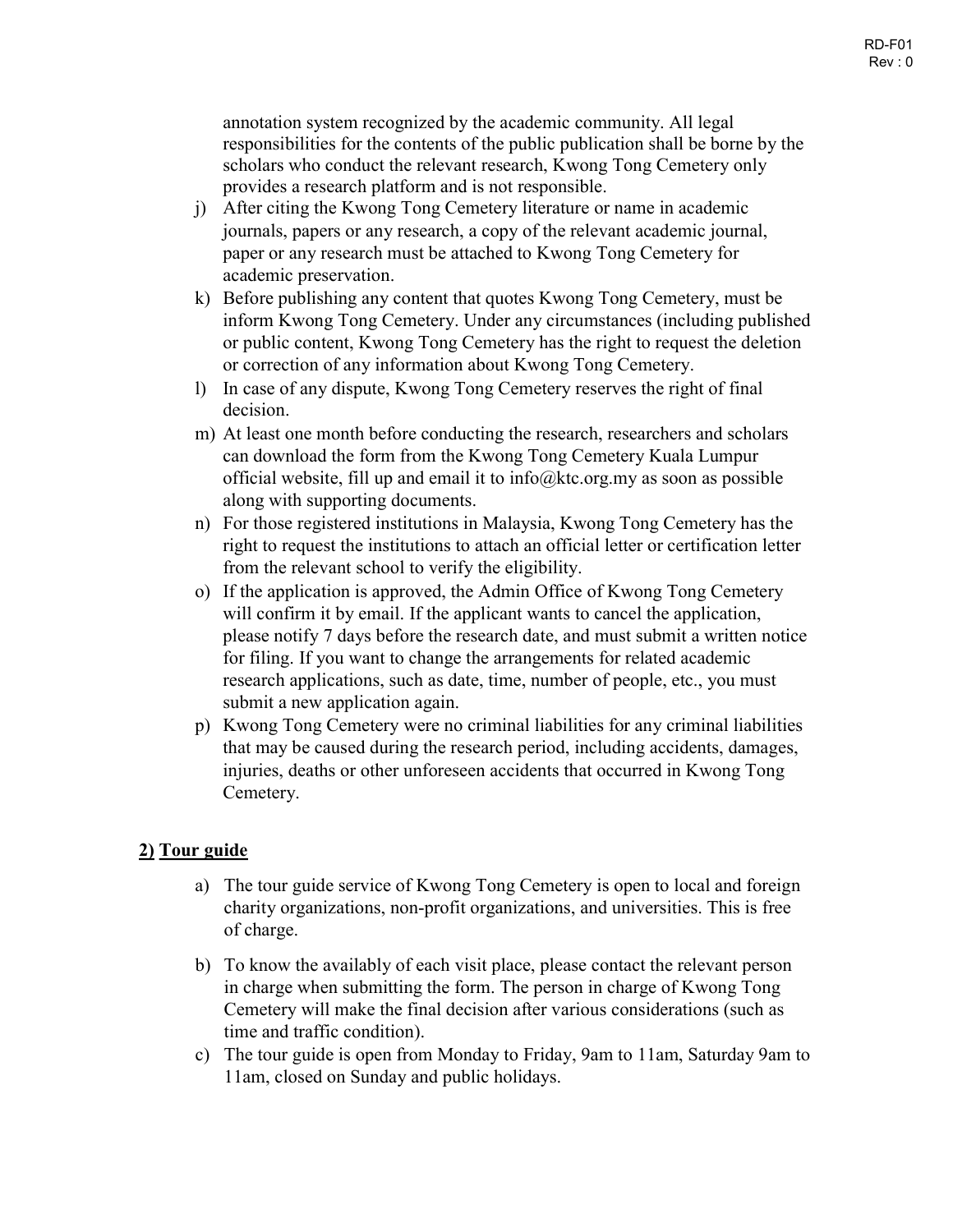- d) Kwong Tong Cemetery guide tour service is for local and foreign charity organizations, non-profit organizations, and universities. The visiting group must arrange at least one leader to accompany the group, and take care of the participants and maintain order.
- e) The tour guide service of Kwong Tong Cemetery will be processed on a firstcome, first-served basis. The visiting group can download the form from the Kwong Tong Cemetery official website, attach with relevant supporting documents, and email to  $info@ktc.org.my$ , 14 days before the visit date.
- f) For the registered institutions in Malaysia, Kwong Tong Cemetery have the right to request the institution to attach an official letter or certification letter from the school to verify the eligibility of the application.
- g) For non-profit organizations or charitable organizations registered in Malaysia, the official letter or certification letter issued by the relevant organization or organization must be attached to the application.
- h) If the application is approved, the Admin Office of Kwong Tong Cemetery Kuala Lumpur will confirm it by email. Please arrive at the designated place on time to meet up. For those who are 15 minutes or more late, the guide has the right to shorten the visit time. If applicants wish to cancel the event, please inform 7 days before the visit date, and must submit a written notice for archiving. Cancelled events will not be reissued. If you want to change the visit schedule, such as date, time, number of people, etc., you must apply again.
- i) During the guided tour, the surrounding area must be kept clean. Smoke and make noises are prohibited, any assets in Cemetery shall not be damaged. Littering, eating, drinking, or carrying food and drink is not allowed.
- j) During the guided tour, it is not allowed to use video recording function equipment to record or record the voice of cemetery staff without permission.
- k) It is forbidden to take any photos or any videos that offend the morals and destroy the image of the Kwong Tong Cemetery Kuala Lumpur.
- l) Kwong Tong Cemetery Kuala Lumpur were no criminal liabilities for any criminal liabilities that may be caused during the tour guide period, including accidents, damages, injuries, deaths or other unforeseen accidents that occurred in Kwong Tong Cemetery.

## 3) For Shooting and Organize Event

- a) Kwong Tong Cemetery Kuala Lumpur conditionally provides some venues for those in need for filming or holding events, but must be attach with the shooting content, script, publishing platform introduction, event plan, etc. Kwong Tong Cemetery Kuala Lumpur reserves the right to approve or not approve, no objection shall be raised.
- b) The application form must be submitted at least 1 month before the shooting or event, attach with relevant supporting letters and scripts, filming plans,